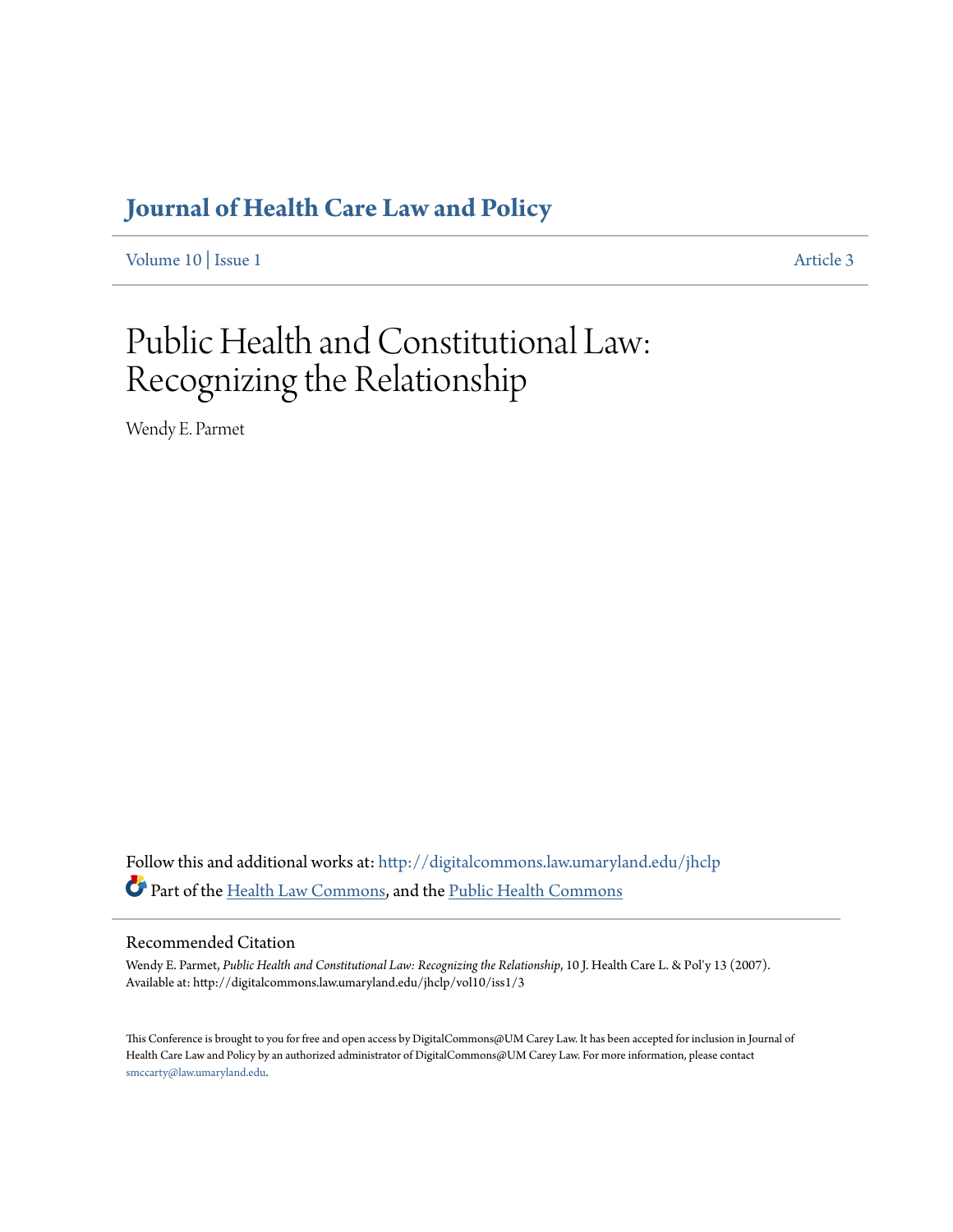# **PUBLIC HEALTH AND CONSTITUTIONAL LAW: RECOGNIZING THE RELATIONSHIP**

#### **WENDY E.** PARMET\*

#### **INTRODUCTION**

**Why** should lawyers, scholars, and students who care about constitutional law think about public health?' There are many answers to this question. In this essay, **I** focus on three possible responses: two rather pragmatic answers and one more theoretical. Each makes the case for an enhanced appreciation of the role of public health in constitutional law.

The first claim is simple: public health has played an important role in the development of myriad constitutional doctrines.<sup>2</sup> Hence, an appreciation of public health can help lawyers to understand critical constitutional cases and doctrines. The second claim is related: because of the high frequency of public health issues in constitutional law cases, an understanding of the methodologies and techniques of public health can help courts and lawyers assess the relationship between a state's purported ends and the means it has chosen.<sup>3</sup> Finally, there is a more general and theoretical claim: public health offers a perspective on the interdependency of risk that provides important insights into the relationship between individuals and states.

Copyright © 2007 by Wendy E. Parmet.

<sup>\*</sup> George J. and Kathleen Waters Matthews Distinguished University Professor of Law, Northeastern University School of Law (Boston, MA). This article is adapted from the author's lecture at the Association of American Law Schools' Annual Meeting in Washington, D.C., Empirical Scholarship: *What Should We Study and How Should We Study It?,* which was co-sponsored **by** the **AALS** Sections on Law, Medicine and Health Care; Socio-Economics; and Torts and Compensation Systems, entitled *Public Health in Law* (January 2006).

**<sup>1.</sup>** Public health has been defined as "what we, as a society, do collectively to assure the conditions for people to be healthy." COMM. FOR THE STUDY OF THE FUTURE OF PUB. HEALTH, INST. OF MED., THE FUTURE OF PUBLIC HEALTH 19 (1988). While useful, this definition does not capture all of the meanings of "public health" used in this essay. Most notably this definition fails to capture the fact that public health is also a discipline, or as the Acheson Report stated, "the art and science of preventing disease, promoting health, and prolonging life through organized efforts of society." COMM. OF INQUIRY INTO THE FUTURE DEV. OF THE PUB. HEALTH FUNCTION, PUBLIC HEALTH IN ENGLAND **1** (1988) [hereinafter PUBLIC HEALTH IN ENGLAND].

*<sup>2.</sup> See infra* notes 4-42 and accompanying text.

*<sup>3.</sup> See infra* notes 43-64 and accompanying text.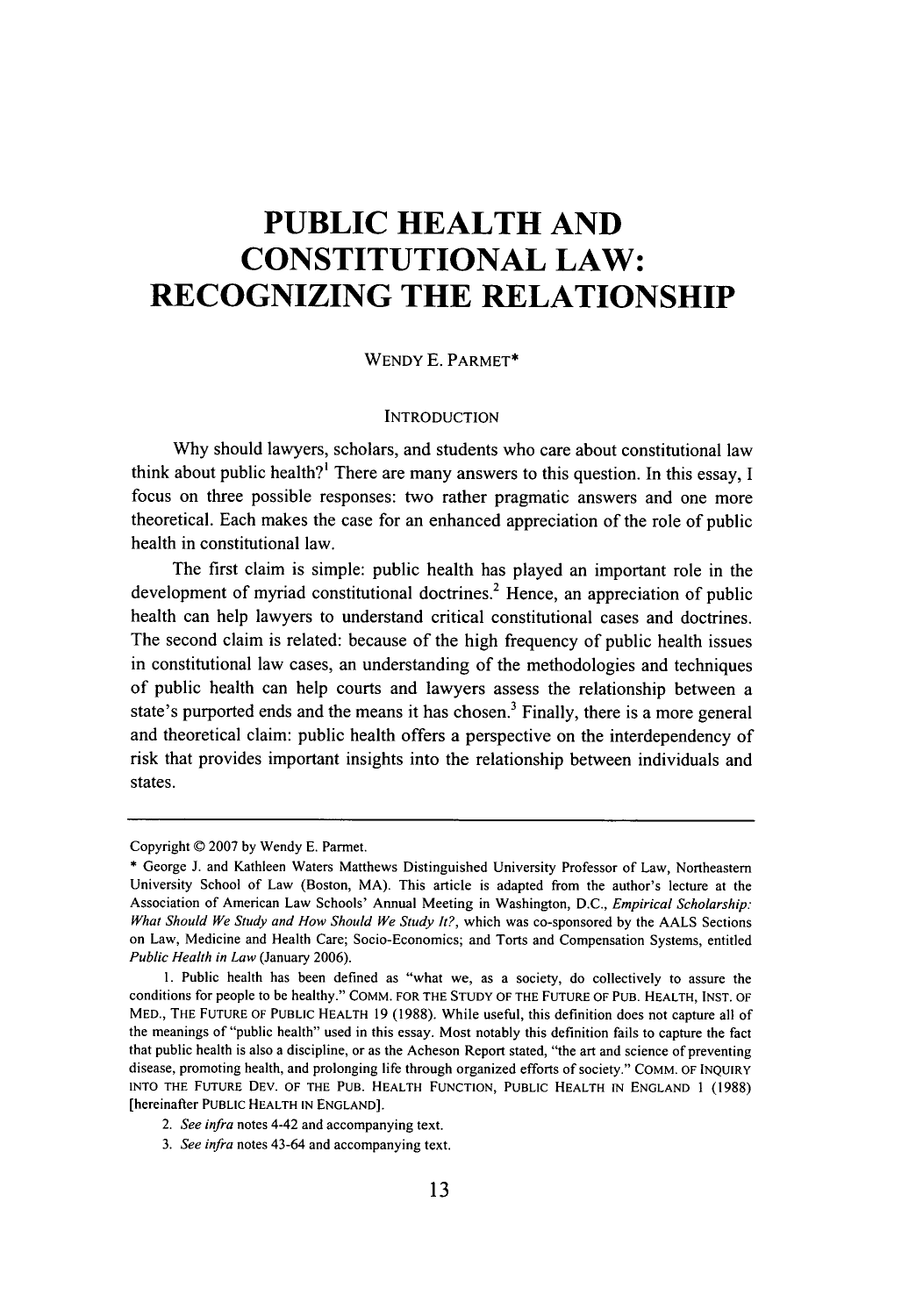#### I. PUBLIC HEALTH'S ROLE IN CONSTITUTIONAL LAW DOCTRINES

Public health has had a long and venerable relationship with constitutional law. Understanding that relationship, as well as the impact that public health has played in the formation of constitutional law, provides important insights into critical constitutional principles and doctrines.

When the Constitution was drafted, epidemics of infectious diseases, especially smallpox and yellow fever, wreaked periodic devastation on the American states.<sup>4</sup> In response to these diseases, as well as the more common endemic infections, cities and states undertook a variety of legal measures. They instituted quarantines,<sup>5</sup> provided medical care for the poor,<sup>6</sup> and periodically ordered the cleaning of filthy urban centers.<sup>7</sup> Although these actions were often ineffective due to poor or even erroneous understanding of the diseases being combatted, $<sup>8</sup>$  these state actions were, in the words of Blackstone, "of the highest</sup> importance."<sup>9</sup> States and cities sought to fulfill what was then viewed as one of government's essential obligations under the social contract:<sup>10</sup> to protect the *"Peace, Safety,* and *publick good of the people* . **. . . "** After all, during an era where an epidemic could easily shut down an entire city, as yellow fever did to the United States capital, Philadelphia, in  $1793$ ,<sup>12</sup> protection from epidemics was essential to the maintenance of public order and the attainment of all other public goods.

Public health's importance to constitutional law was initially obscured by federalism. At the time of the Constitution's framing, both the obligation and the power to protect public health were widely viewed as belonging to the states.<sup>13</sup> Indeed, the Framers understood that the authority to protect the public's health fell among the domestic police powers that states had prior to the Constitution, and that states would continue to wield under the Constitution.<sup>14</sup> Because the Constitution's

*<sup>4.</sup> See* Wendy E. Parmet, *Health Care and* the *Constitution: Public Health and the Role of the State in the Framing Era,* 20 HASTINGS CONST. L.Q. 267, 285-302 (1993).

*<sup>5.</sup> Id.* at 287-88.

*<sup>6.</sup> Id.* at 289.

*<sup>7.</sup> Id.* at 290 (describing sanitation efforts).

*<sup>8.</sup> Id.* at 281; *see also* J.N. HAYS, THE BURDENS OF DISEASE: EPIDEMICS AND HUMAN RESPONSE IN WESTERN HISTORY 106-53 (1998).

<sup>9.</sup> WILLIAM BLACKSTONE, 4 COMMENTARIES \* 161.

<sup>10.</sup> For a discussion of social contract theory and its role in the Constitution's framing, see Parmet, *supra* note 4, at 308-11.

<sup>11.</sup> JOHN LOCKE, Two TREATISES OF GOVERNMENT 353 (Peter Laslett ed., Cambridge Univ. Press student ed. 1988) (1690).

<sup>12.</sup> *See* J.H. POWELL, BRING OUT YOUR DEAD: THE GREAT PLAGUE OF YELLOW FEVER IN PHILADELPHIA IN 1793, at vi, 252-53 (1949).

<sup>13.</sup> Parmet, *supra* note 4, at 319-20.

<sup>14.</sup> THE FEDERALIST No. 17, at 80-83 (Alexander Hamilton) (Gary Wills ed., 1982).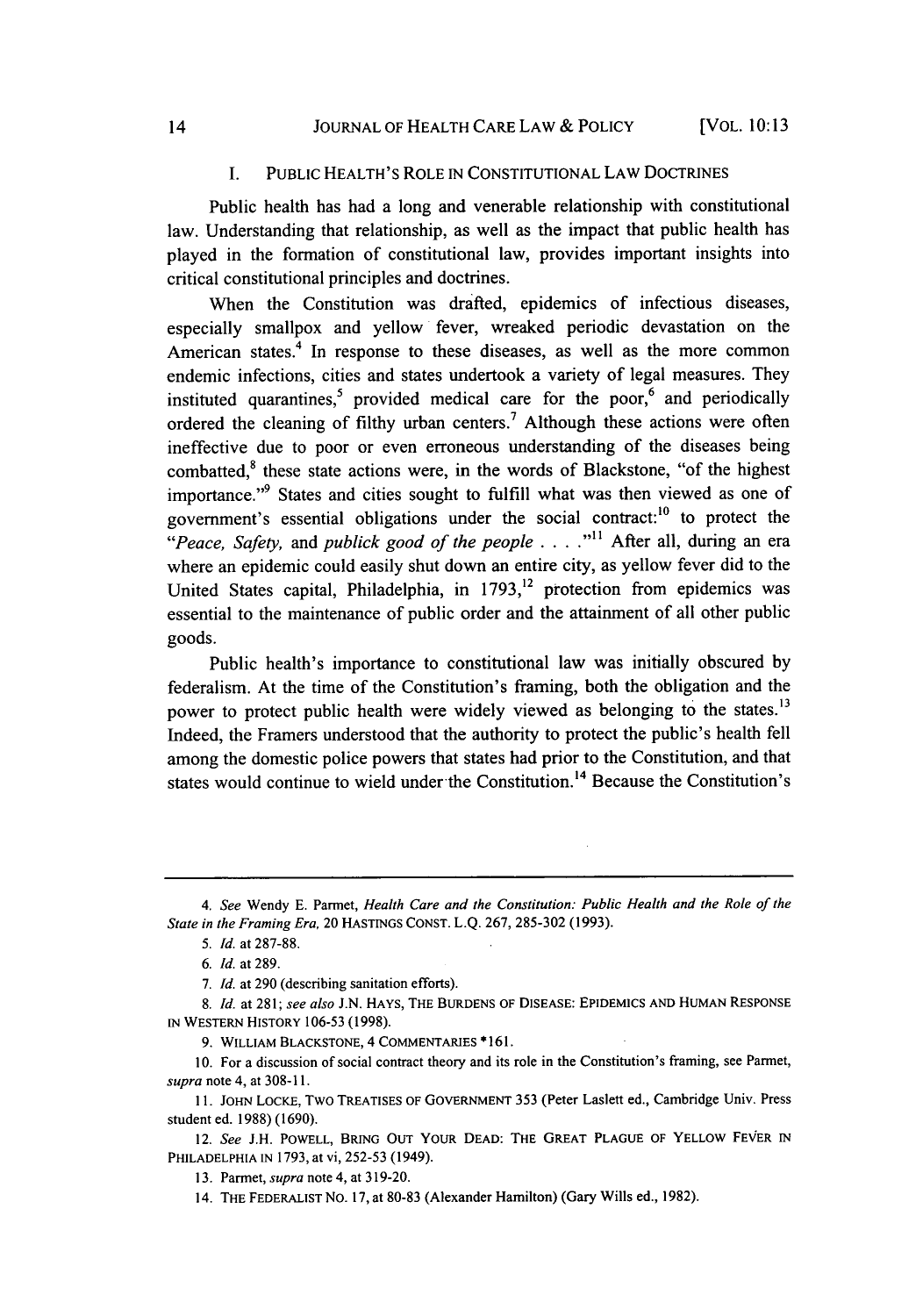text did not enumerate those state powers, or place many limits upon them,<sup>15</sup> focusing instead on the authority and the limitations of the federal government, public health was not a necessary subject of the Constitution itself.<sup>16</sup> Public health nevertheless played a vital role in the development of constitutional law.

During the antebellum period, public health became an important factor in the Supreme Court's understanding of horizontal federalism.<sup>17</sup> As early as 1824, in *Gibbons v. Ogden,* the Court identified both quarantine laws and "health laws of every description" as quintessential examples of the types of laws that the Constitution left to states.<sup>18</sup> Shortly thereafter, in *Willson v. Black-bird Creek Marsh Co.,* the Court rejected a Commerce Clause challenge to a state law that authorized the erection of a dam on a stream used for interstate commerce, in part due to the fact that as a result of the dam "the health of the inhabitants probably [would be] improved."<sup>19</sup> In effect, the Court recognized that states could properly enact laws to improve the health of their residents and that such laws were constitutional, even if they created some burden upon interstate commerce.<sup>20</sup>

In the decades that followed, this understanding of public health became entrenched in the Court's developing and ever-changing dormant, or negative, Commerce Clause jurisprudence. While this article does not include a full discussion of the case law, the important point is that the Supreme Court consistently saw the protection of public health as among those activities that fell within the police power, and which states could therefore undertake without running afoul of the implied limits that the Constitution placed upon state interference with interstate commerce.<sup>21</sup> As a result, an understanding of what threats states faced, and how they used the law to respond, may greatly help lawyers appreciate the roots of dormant Commerce Clause jurisprudence.

An understanding of public health, however, is not relevant simply to those interested in the history of the dormant Commerce Clause. Although the doctrine has changed and the Court relies far less today than it once did upon the concept of the police power in assessing whether a state law violates the negative Commerce Clause,  $22$  issues of public health and the ability of states to protect it continue to

*<sup>15.</sup> See infra* notes 17-21 and accompanying text. Prior to Reconstruction, the Constitution contained few limits upon state action and none that proved particularly relevant to state actions relating to public health. *Id.* During this period, the most important limitations on state action derived from the implied limitations that the Court read into the Commerce Clause. *Id.*

<sup>16.</sup> Parmet, *supra* note 4, at 319-20.

<sup>17.</sup> **JAMES** VOLVO **&** DOROTHY **DEENEEN** VOLVO, THE **ANTEBELLUM** PERIOD xiii-xxv (2004).

<sup>18. 22</sup> U.S. (9 Wheat.) 1,203 (1824).

<sup>19. 27</sup> U.S. (2 Pet.) 245, 251-52 (1829).

<sup>20.</sup> *Id.*

<sup>21.</sup> *See, e.g.,* Brimmer v. Rebman, 138 U.S. 78 (1891). At times the Court has looked to the state law at issue to try to determine whether it was indeed a public health measure or a protectionist measure disguised as a public health law. *Id.* at 82.

<sup>22.</sup> *See, e.g.,* Solid Waste Agency of N. Cook County v. U.S. Army Corp. of Eng'rs, 531 U.S. 159, 181 (2001) (Stevens, J., dissenting) (arguing that the majority's decision did not follow precedent and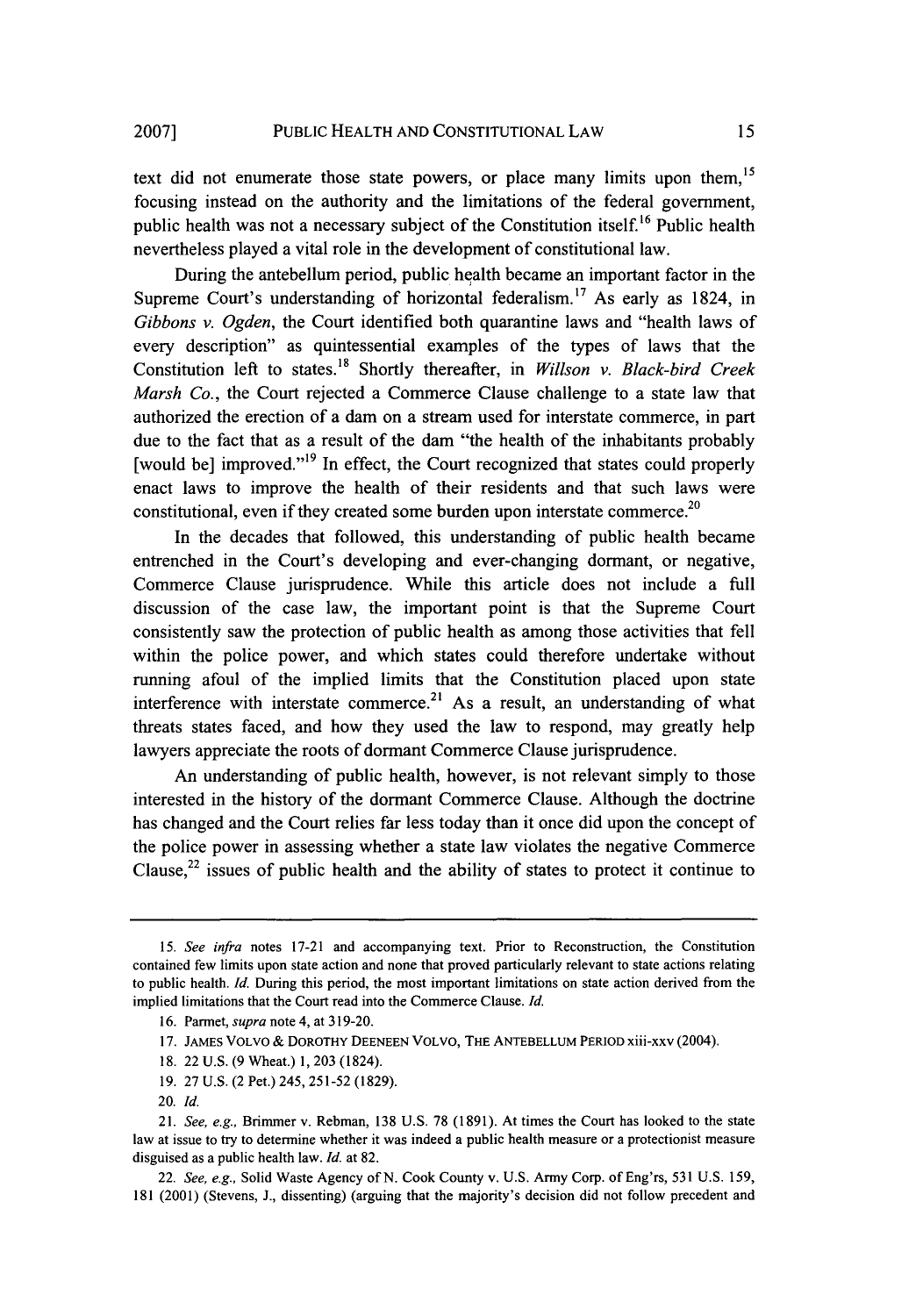influence the doctrine. For example, in *Fort Gratiot Sanitary Landfill, Inc. v. Michigan Department of Natural Resources,* a divided Supreme Court struck down a Michigan statute that prohibited private landfill operators from accepting solid waste that originated outside of their county, but only after stating that "[n]o issue relating to hazardous waste is presented, and there is no claim that petitioner's operation violated any health, safety, or sanitary requirement."<sup>23</sup> In addition, the Court noted the "well-recognized difference between economic protectionism, on the one hand, and health and safety regulation, on the other," but found this difference irrelevant to the case at hand since the statute before it, according to the majority, was not one that aimed to preserve health or safety.<sup>24</sup> By contrast, Justice Rehnquist's dissent emphasized the health risks of landfills, as well as the market imperfections that make regulations such as Michigan's a rational approach to reducing those health risks.<sup>25</sup> Both the majority and the dissent implied that states could enact a statute that discriminated against out-of-state commerce if the statute was a health or safety regulation.<sup>26</sup> The Justices merely disagreed on the characterization of the statute before them.<sup>27</sup> Hence, understanding what constitutes a public health problem, and how states can properly and effectively go about reducing such problems, remains an important ingredient in determining when states may constitutionally discriminate against interstate commerce.

Issues of public health have likewise played an important role in the Court's development and articulation of the due process clause of the Fourteenth

*27. Compare id.* at 363, 366-68, *with id.* at 368-71 (Rehnquist, C.J., dissenting). The characterization of a statute as a health or safety statute is also relevant under the so-called *Pike* balancing test under which the Court reviews whether a statute that does not discriminate against out-ofstate interests violates the dormant Commerce Clause. Pike v. Bruce Church, Inc., 397 U.S. 137 (1970). Under this balancing test, the Court supposedly weighs the statute's impact upon commerce against the legitimate benefits it brings to the state. *Id.* at 142.

instead adopted a more narrow interpretation of the commerce power). *See generally* Norman R. Williams, *The Dormant Commerce Clause: Why* Gibbons v. Ogden *Should Be Restored to the Canon,* 49 **ST.** Louis U. L.J. 817 (2005).

<sup>23. 504</sup> U.S. 353, 358 (1992).

<sup>24.</sup> **Id.** at 365-67.

<sup>25.</sup> *Id.* at 368-72 (Rehnquist, C.J., dissenting). In effect, Chief Justice Rehnquist argued that hazardous waste was a public health threat precisely because it was a public bad that market forces alone would not reduce to sufficient levels in all communities. *Id.* at 372-73. For an argument that seeks to limit the purview of public health to "public bads," see Richard A. Epstein, *Let the Shoemaker Stick to His Last: A Defense of the "Old" Public Health,* 46 PERSP. BIOLOGY & MED. S138 (2003).

<sup>26.</sup> *Fort Gratiot Sanitary Landfill,* 504 U.S. at 365 n.6 ("[A] State's power to regulate **...** for the purpose of protecting the health of its citizens .. .is at the core of its police power. For Commerce Clause purposes, [we recognize] a difference between economic protectionism **...** and health and safety regulation **.... ");** *see also id.* at 371-72 (Rehnquist, C.J., dissenting) (noting that the Court's previous decisions in *Brimmer v. Rebman,* 138 U.S. 78 (1891), and *Dean Milk Co. v. Madison,* 340 U.S. 349 (1951), illustrated instances where states were permitted to adopt "health and safety regulations that are directed to legitimate local concerns" and that Michigan should be given an opportunity, on remand, to demonstrate that its regulation aimed to do the same).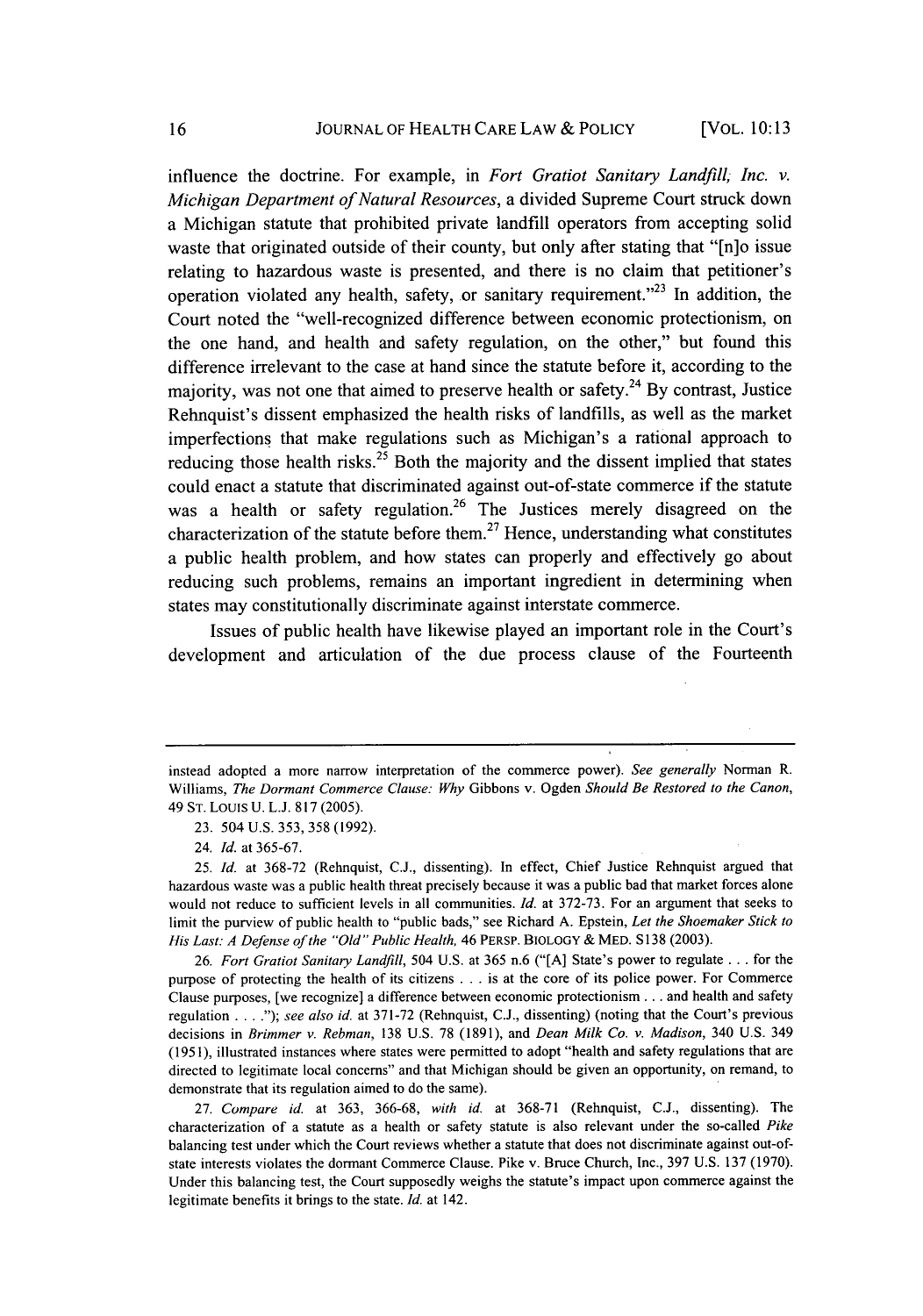Amendment.<sup>28</sup> Indeed, questions of public health were central to the Court's introduction to that clause in the *Slaughter-House Cases,* in which the Court upheld a Louisiana law that was likely designed, at least in part, to improve sanitary conditions in New Orleans in the face of repeated and horrific yellow fever epidemics.29 In that case and subsequent cases, the Court imported into the Fourteenth Amendment the previously developed understanding of the police power, so that state action falling within the traditional boundaries of the police power-including, especially, state action designed to protect public health--was deemed constitutional and not a violation of the due process clause.<sup>30</sup> Thus, to understand the formative and oft-criticized due process clause cases of the pre-New Deal era, it is useful, if not essential, to understand both the public health threats that were salient when due process jurisprudence was developing, as well as the legal interventions that states used to retard those threats.<sup>31</sup>

Undoubtedly, the Court's approach to the due process clause, as well as the role that public health played in the Court's evaluation of state action under that clause, changed dramatically with the New Deal Court. Simply put, the question whether a challenged state law protected public health was, after the New Deal, no longer dispositive.<sup>32</sup> Nevertheless, the question remains relevant in due process cases that examine whether a state law is rationally related to a legitimate state goal. For example, in the important case of *Williamson v. Lee Optical,* a case oftcited as an example of the post-New Deal Court's extreme deference to state regulation, the Court still apparently felt the need to justify or rationalize a state law limiting the practice of optometry by citing its hypothetical, but rational, relationship to public health.<sup>33</sup> More recently, and less famously, in *Greater Chicago Combine & Center, Inc. v. City of Chicago,* the United States Court of

30. This idea was repeated in numerous Fourteenth Amendment cases. *See infra* notes 32-37 and accompanying text.

31. I have argued elsewhere that issues of public health were actually central to the *Lochner* case itself and that indeed, the division between the majority of the Court in that case and Justice Harlan, in dissent, was over an understanding of what constitutes a public health problem and how much deference should be given to the discipline of public health in reaching that determination. *See* Parmet, *supra* note 29, at 497-501.

<sup>28.</sup> U.S. CONST. amend. XIV, § **1.** Much the same can be said about the application of the equal protection clause in those cases which do not pertain to discrimination against protected classifications. *Id.*

<sup>29.</sup> Slaughter-House Cases, 83 U.S. (16 Wall.) 36, 64-66 (1872); RONALD M. LABBÉ & JONATHAN LURIE, THE SLAUGHTERHOUSE CASES: REGULATION, RECONSTRUCTION, AND THE FOURTEENTH AMENDMENT **6-8** (2003). For further discussion of the role that public health played in this case, see Wendy E. Parmet, *From* Slaughter-House *to* Lochner: *The Rise and Fall of the Constitutionalization of Public Health,* 40 AM. J. LEGAL HIST. 476, 481-88 (1996).

<sup>32.</sup> Under the so-called "rational relationship" test adopted by the New Deal Court for the vast majority of due process cases (in which no fundamental right is infringed), the Court is willing to defer to legislative determinations that a statute will advance a legitimate state goal without inquiring as to whether or not that is actually the case. *See, e.g.,* Williamson v. Lee Optical of Okla., Inc., 348 U.S. 483 (1955).

<sup>33.</sup> *Id.* at 487-88.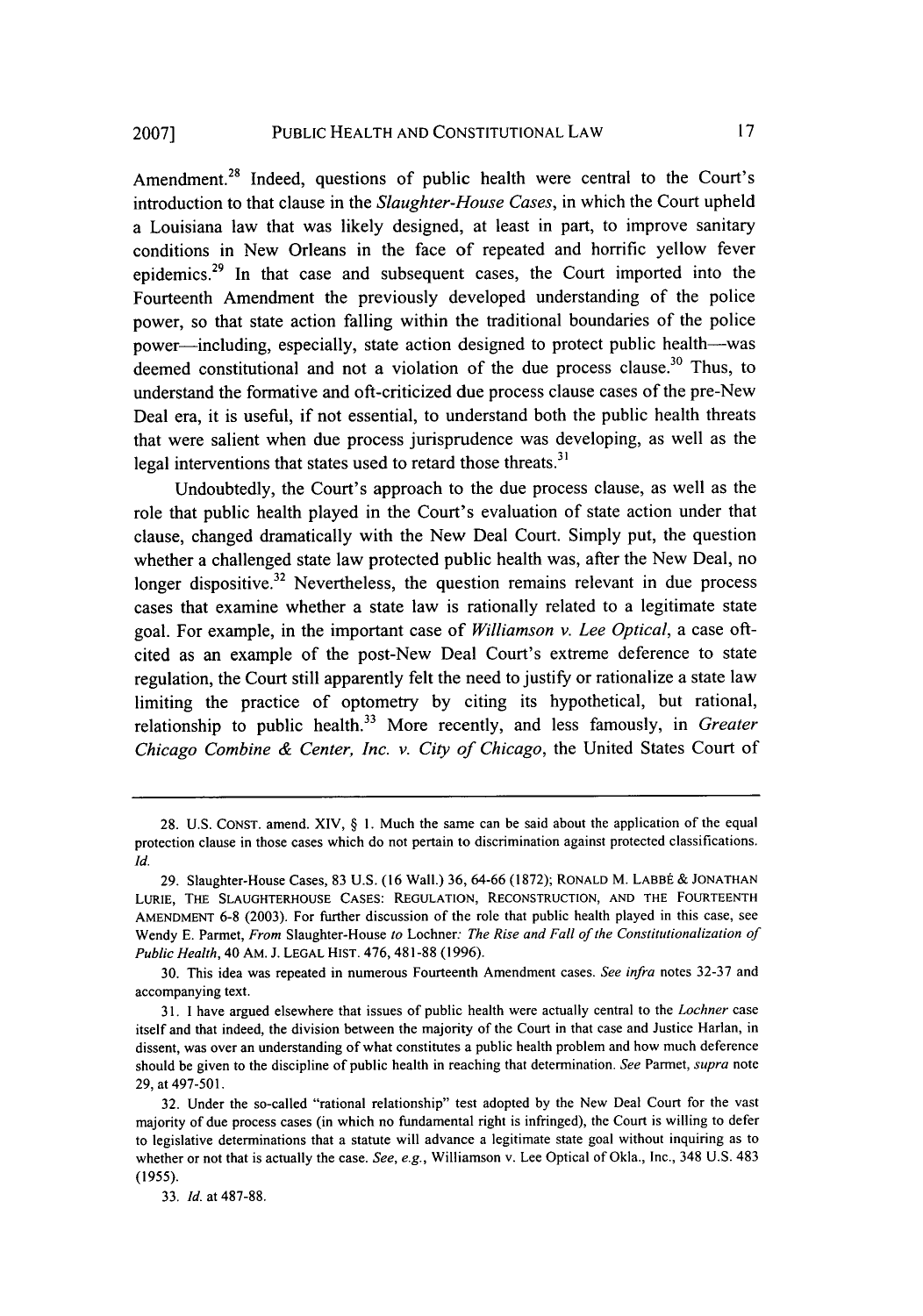Appeals for the Seventh Circuit upheld a city ban on owning pigeons in residential neighborhoods, in part because it was at least "plausible that feeding and maintaining pigeons in backyard coops would increase the public health risks posed by rodents and disease."<sup>34</sup> The court quoted its own earlier determination that "[c]oncern for public health is a sufficient reason on its face" for an ordinance to survive a due process challenge.<sup>35</sup> To be sure, in cases such as *Greater Chicago Combine,* which do not implicate any fundamental right triggering heightened scrutiny, the courts' review is highly deferential and often lacks a serious analysis of the public health issues at stake.<sup>36</sup> Still, it is both revealing and important to recall that courts continue to care whether state action relates to the protection of public health.<sup>37</sup> Yet, only by understanding public health can constitutional theorists assess the meaning and validity of the courts' concern. And, as I will discuss, only by understanding public health can lawyers litigating such cases  $address that concern.<sup>38</sup>$ 

Importantly, the Commerce Clause and the "rational relationship" test under the due process clause are not the only constitutional doctrines in which public health plays an important role. While this article does not include a complete discussion of all the areas of constitutional law in which issues and ideas about public health are prominent, it is worth noting that in recent years, concerns about public health have also played an increasingly important role in debates about the regulation of so-called commercial speech.39 Under the prevailing *Central Hudson* test, the regulation of truthful and nonmisleading commercial speech may be upheld if the government is pursuing a substantial state goal and the regulation directly advances that goal without being more extensive or burdensome than is necessary. 40 Not surprisingly, given the Court's historic attitude toward public health, the protection of public health has been recognized by the Court as a substantial state goal that may justify the regulation of commercial speech.<sup>41</sup> Hence, once again, the ability to identify a public health issue is important to understanding what a state may and may not do. Likewise, an understanding of public health is also useful for evaluating the means that a state may use to realize its goals. Indeed, in several recent First Amendment cases concerning healthrelated regulations, the Court has rejected the government's claim that the regulation at issue directly advances health protection in a manner that is no more

*35. Id.* (quoting Pro-Eco, Inc. v. Bd. of Comm'rs, 57 F.3d 505, 514 (7th Cir. 1995)).

<sup>34.</sup> Greater Chi. Combine & Ctr., Inc., v. City of Chi., 431 F.3d 1065, 1072 (7th Cir. 2005).

<sup>36.</sup> *Id.* at 1072-73.

<sup>37.</sup> *See, e.g.,* Fort Gratiot Sanitary Landfill, Inc. v. Mich. Dep't of Natural Res., 504 U.S. 353, 366- 67(1992).

<sup>38.</sup> *See* discussion *infra* Parts **I1** and III.

<sup>39.</sup> *See* Wendy E. Parmet & Jason A. Smith, *Free Speech and Public Health: A Population-Based Approach to the First Amendment,* 39 LOY. L.A. L. REv. 363, 406-29 (2006).

<sup>40.</sup> Central Hudson Gas & Elec. Corp. v. Pub. Serv. Comm'n, 447 U.S. 557, 566 (1980) (outlining the four-part test).

<sup>41.</sup> Lorillard Tobacco Co. v. Reilly, 533 U.S. 525, 570-71 (2001).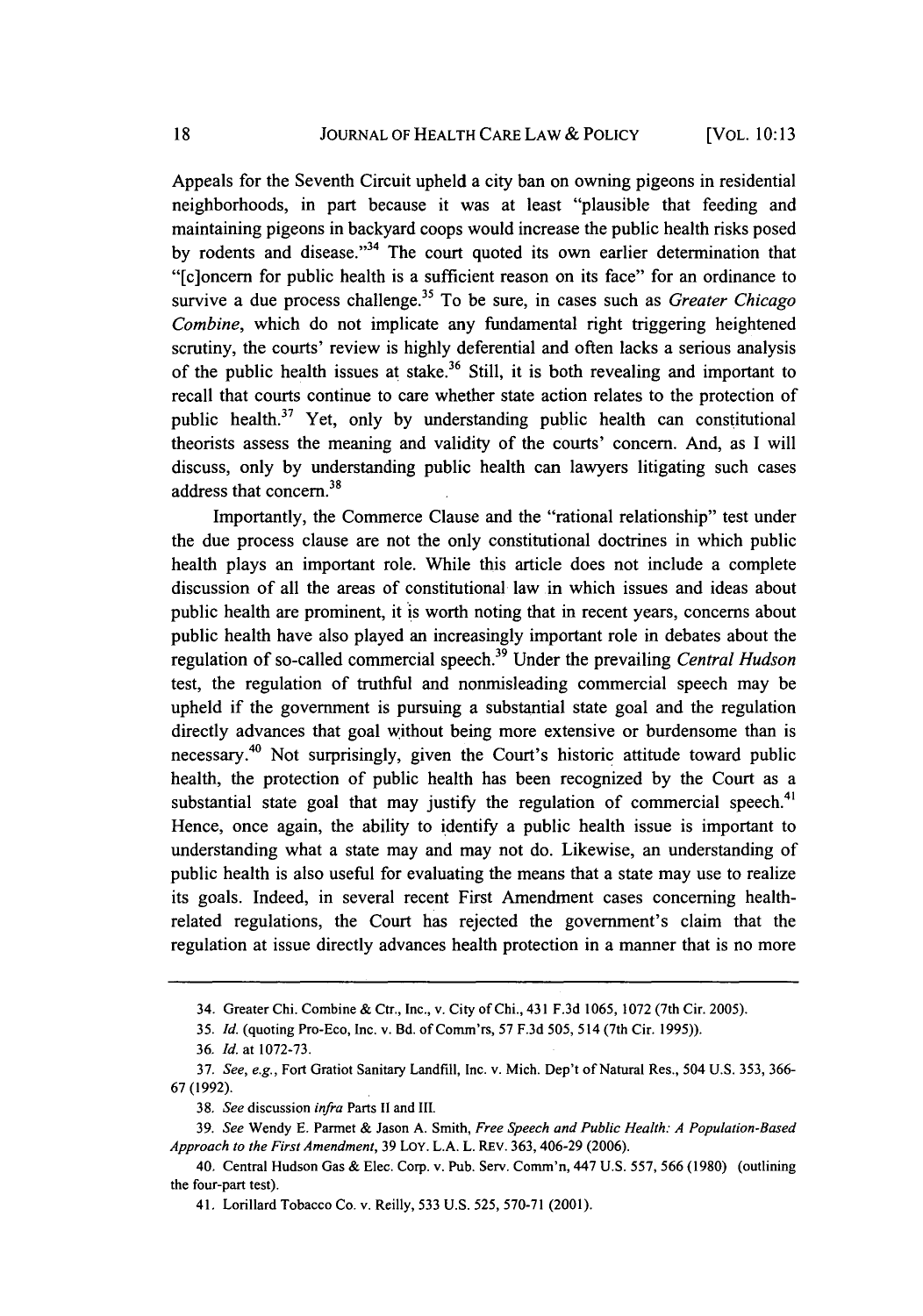extensive than necessary.<sup>42</sup> It turns out that to conduct that inquiry, the discipline of public health has much to offer. It is to the pragmatic, but vital, relationship between public health and constitutional law that I now turn.

#### II. THE ENDS/MEANS RELATIONSHIP

The term "public health" does not simply refer to the health condition of a population or community; it refers also to "the art and science of preventing disease, promoting health, and prolonging life through organized efforts of society."<sup>43</sup> In other words, public health is also a field that studies the health of populations and how to improve it. A central sub-discipline within this field is epidemiology, which has been defined as "[t]he study of the distribution and determinants of health-related states or events in specified populations, and the application of this study to control of health problems."<sup>44</sup>

In recent years, epidemiology has received considerable attention in the law. Much of this attention has centered on its use as evidence in toxic tort cases,<sup>45</sup> especially in the context of the *Daubert* doctrine, which determines the admissibility of expert testimony in federal court.<sup>46</sup> Epidemiology, however, also plays an important role in constitutional law, especially in many doctrines and cases, some of which were discussed above, in which the state's purported attempt to protect public health is relevant to the determination of the constitutionality of state action.<sup>47</sup> Indeed, in such cases, epidemiology and its sister sciences, such as biostatistics, are absolutely critical to understanding both what courts are doing and the constitutionality of particular state actions.

Importantly, the application of epidemiology to constitutional law raises different issues than those common in the tort context. In a tort case, epidemiology is generally used to provide evidence about causation; specifically, whether the particular product or activity at issue caused the plaintiff's particular harm.<sup>48</sup> In constitutional law cases, the issue is far different. Courts are not being asked to decide whether particular state regulations cause harm to particular persons, but

<sup>42.</sup> *E.g., id.* at 561; Thompson v. Western States Med. Ctr., 535 U.S. 357, 371 (2002).

<sup>43.</sup> *See* PUBLIC HEALTH **IN** ENGLAND, *supra* note **1,** at 1.

<sup>44.</sup> T. KUE YOUNG, POPULATION HEALTH: **CONCEPTS AND** METHODS 7 (1998) (quoting A DICTIONARY OF EPIDEMIOLOGY (John M. Last ed., 4th ed. 2001)). For a further discussion of epidemiology, see Richard A. Goodman, *Epidemiology 101: An Overview of Epidemiology and Its Relevance to U.S. Law,* 10 J. HEALTH CARE L. & POL'Y 153 (2007).

*<sup>45.</sup> See, e.g.,* Daubert v. Merrell Dow Pharms., Inc., 509 U.S. 579, 589 (1993); Cano v. Everest Minerals Corp., 362 F. Supp. 2d 814, 820-21 (W.D. Tex. 2005); *In re* Asbestos Litigation, 900 A.2d 120, 151-56 (Del. Super. Ct. 2006).

<sup>46.</sup> *Daubert,* 509 U.S. at 592-95.

<sup>47.</sup> *See, e.g.,* Greater Chi. Combine & Ctr., Inc., v. City of Chi., 431 F.3d 1065, 1071-72 (7th Cir. 2005) (considering the effect of feeding and maintaining pigeons as increased public health risks, and determining that the city's law regarding such activities had a rational relation to protecting the public health).

<sup>48.</sup> *See, e.g., Cano,* 362 F. Supp. 2d at 820; *In re Asbestos Litigation,* 900 A.2d at 151.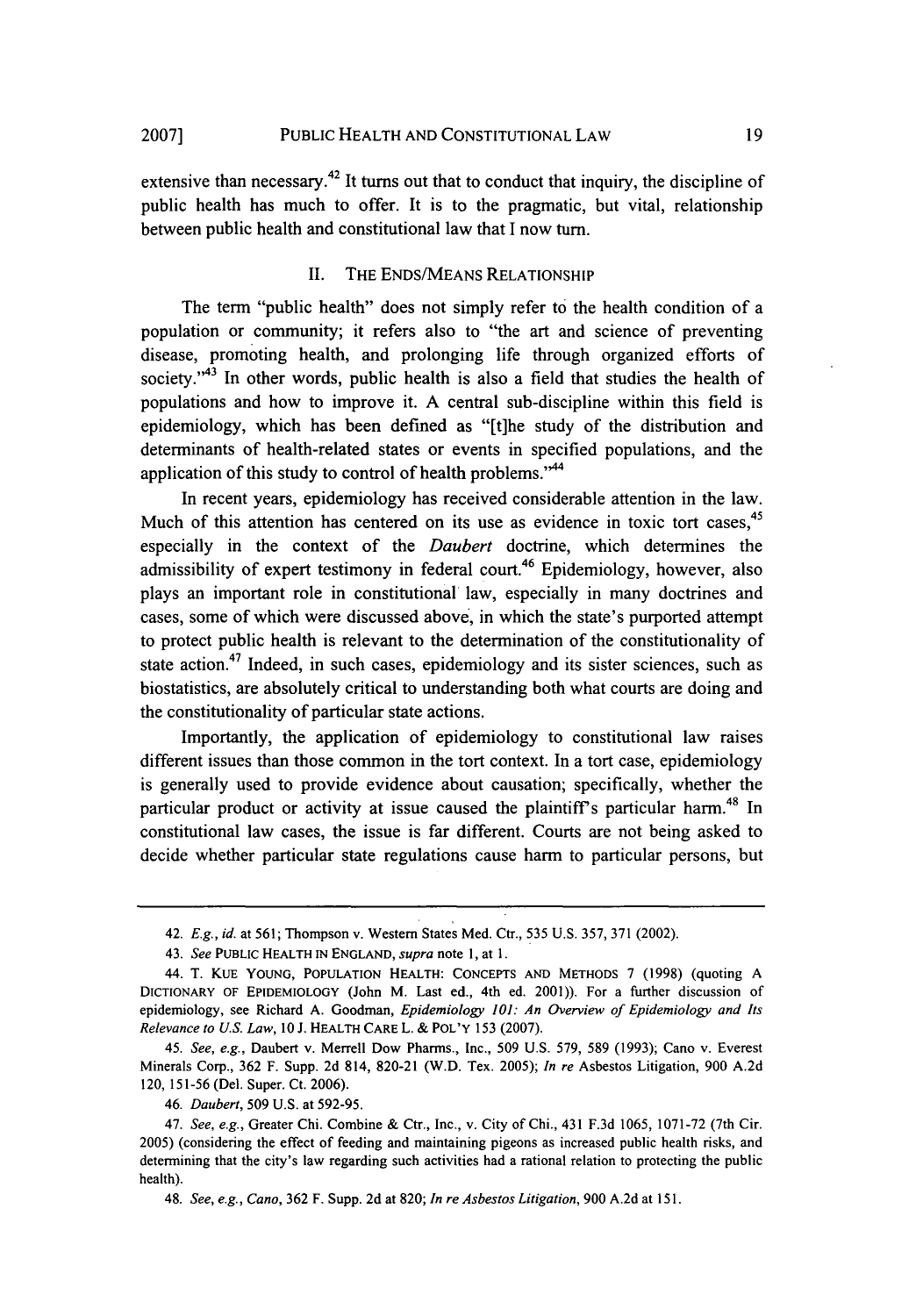rather, to understand the relationship between challenged state interventions and the harms faced by a population.<sup>49</sup> Thus, the critical problem that arises in tort cases of applying population-level data to determine individual causation does not arise often in constitutional law cases. Indeed, because the state in a typical constitutional law case is not trying to show a causal relationship between an individual's harm and the state action at issue, but rather a population benefit from the challenged state action,<sup>50</sup> epidemiological evidence is both easier and more appropriately applied in constitutional law cases than in tort cases.

Consider, for example, the Court's analysis of Massachusetts's attempt to regulate cigar and smokeless tobacco advertising in *Lorillard Tobacco Co. v. Reilly.*<sup>51</sup> Under the prevailing First Amendment commercial speech doctrine, the constitutionality of the state's regulations depended upon the state being able to show, first, that it was advancing a substantial state interest, second, that the regulations directly advanced such an interest, and third, that the regulations were no more extensive or burdensome than was necessary.<sup>52</sup> As previously discussed, the Court has consistently accepted that public health is a valid and even important state function.<sup>53</sup> But how could the Court know that the regulation of tobacco marketing to minors was in fact related to protecting public health? Moreover, how could the Court know whether the regulations protected public health, either directly or at all, and in a manner no more extensive than is necessary to achieve the state goal?

To answer each of these questions, the Court had to review and assess epidemiological evidence. First, the Court had to acknowledge the evidence, taken by now almost as a given, that tobacco is a public health hazard.<sup>54</sup> Second, and more interestingly, the Court had to consider the relationship between tobacco marketing and tobacco usage.<sup>55</sup> In so doing, Justice O'Connor showed an understanding, demonstrated by modem epidemiology, of how social and environmental factors can affect a population's health.<sup>56</sup> This required an appreciation of the differences between determining the cause of an individual's illness and a population's heightened incidence of that illness. Thus, while it may

<sup>49.</sup> *See, e.g.,* Lorillard Tobacco Co. v. Reilly, 533 U.S. 525, 556-61 (2001) (describing generally problems with underage use of smokeless tobacco and cigars); *Greater Chi. Combine,* 431 F.3d at 1072 (describing the rationale for prohibiting pigeons in residential areas of the city).

<sup>50.</sup> *Lorillard,* 533 U.S. at 556-61; *Greater Chi. Combine,* 431 F.3d at 1072.

<sup>51.</sup> *Lorillard,* 533 U.S. at 556. The state in that case also attempted to regulate the marketing of cigarettes, but these regulations were found to be preempted by the Federal Cigarette Labeling and Advertising Act, 15 U.S.C. §§ 1331-1341 (2000), and were hence not subject to analysis under the First Amendment. *Lorillard,* 533 U.S. at 532, *551.*

<sup>52.</sup> *Id.* at 554 (quoting Central Hudson Gas & Elec. Corp. v. Pub. Serv. Comm'n, 447 U.S. 557, 566 (1980)).

<sup>53.</sup> *See* discussion *supra* Part I.

*<sup>54.</sup> Lorillard,* 533 U.S. at 542.

<sup>55.</sup> *Id.* at 556-61.

*<sup>56.</sup> Id.*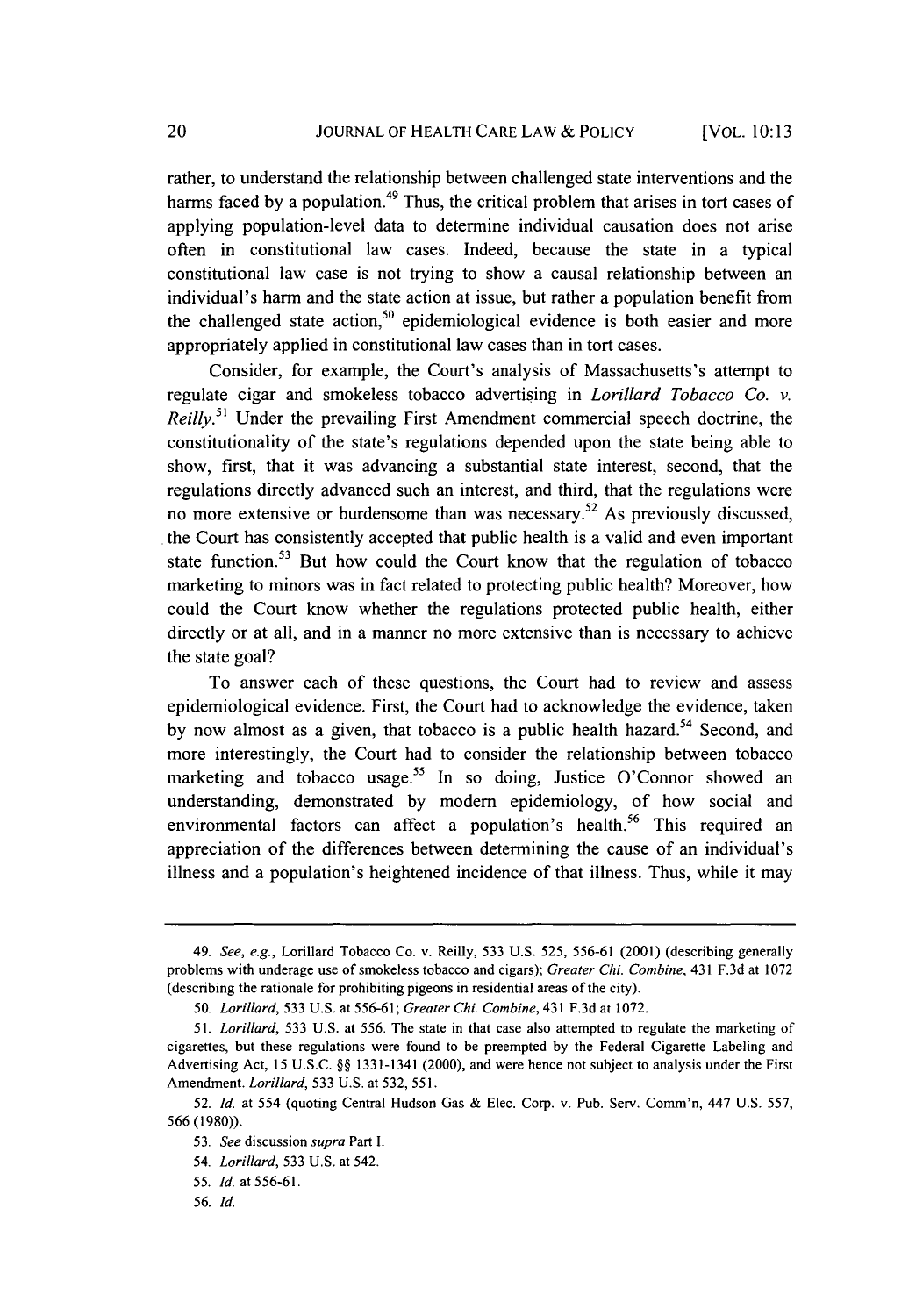be difficult to say that the advertising and marketing at issue in *Lorillard* caused any particular individual's illness,  $57$  the epidemiological evidence clearly demonstrates that advertising and marketing increase the rate of tobacco use and illness across a population. 58 Finally, under the *Central Hudson* test, the Court had to consider whether the state's regulations were overly extensive.<sup>59</sup> In undertaking this analysis, the *Lorillard* Court lost sight of a key epidemiological question and considered only the burdens of the regulations on speech rather than whether there were other effective ways for the state to address the public health threat created by tobacco marketing and advertising. 60 To decide whether the state in fact had other alternatives, the Court would have had to consider how environmental factors operate at a population level as well as the impact of various regulatory strategies on population health.

Likewise, in order for courts to determine whether state laws that purport to protect public health violate the Commerce Clause, courts must have some appreciation of the relevant epidemiological and other public health evidence.<sup>61</sup> Knowledge of epidemiology is also important for assessing claims subject to the rational relationship test under the equal protection and due process clauses. While courts in these cases are expected to give great deference to the state, the relationship between ends and means must still be considered.<sup>62</sup> Judicial deference does not entail the complete abnegation of all review. As a result, lawyers involved in such litigation must be able to present and contest epidemiological evidence that suggests or undermines the finding of a rational relationship between the state's action and the public health goal that the action is said to justify in those cases in which the state points to a public health goal. To do so, lawyers must have some familiarity with epidemiology and must be able to focus on the population-level issues that are rarely considered when epidemiology is discussed in the torts and evidence literature.

Finally, it is important to appreciate that an understanding of epidemiology and its use in constitutional litigation does not simply ensure support for state actions undertaken in the name of public health. On the contrary, only when constitutional lawyers and courts are knowledgeable about and confident of their ability to use and assess epidemiological evidence will they be able to question and

<sup>57.</sup> This of course has been a problem for individual plaintiffs in tort cases against tobacco companies. *See, e.g.,* Gary T. Schwartz, *Tobacco Liability in the Courts, in* SMOKING POLICY: LAW, POLITICS, AND CULTURE 131, 152-53 (Robert L. Rabin & Stephen D. Sugarman eds. 1993).

<sup>58.</sup> *Lorillard,* 533 U.S. at 556-61.

<sup>59.</sup> *Id.* at 554, 556, 565.

<sup>60.</sup> *See* Parmet & Smith, *supra* note 39, at 416-18.

<sup>61.</sup> In *Kassel v. Consol. Freightways Corp.,* Justice Brennan questioned this point and argued that "[i]n determining [a regulation's] benefits, a court should focus ultimately on the regulatory purposes identified by the lawmakers and on the evidence before or available to them that might have supported their judgment." 450 U.S. 662, 680 (1981) (Brennan, **J.,** concurring).

<sup>62.</sup> *E.g., Lorillard,* 533 U.S. at 554 (quoting Central Hudson Gas & Elec. Corp. v. Pub. Serv. Comm'n, 447 U.S. 557, 566 (1980)).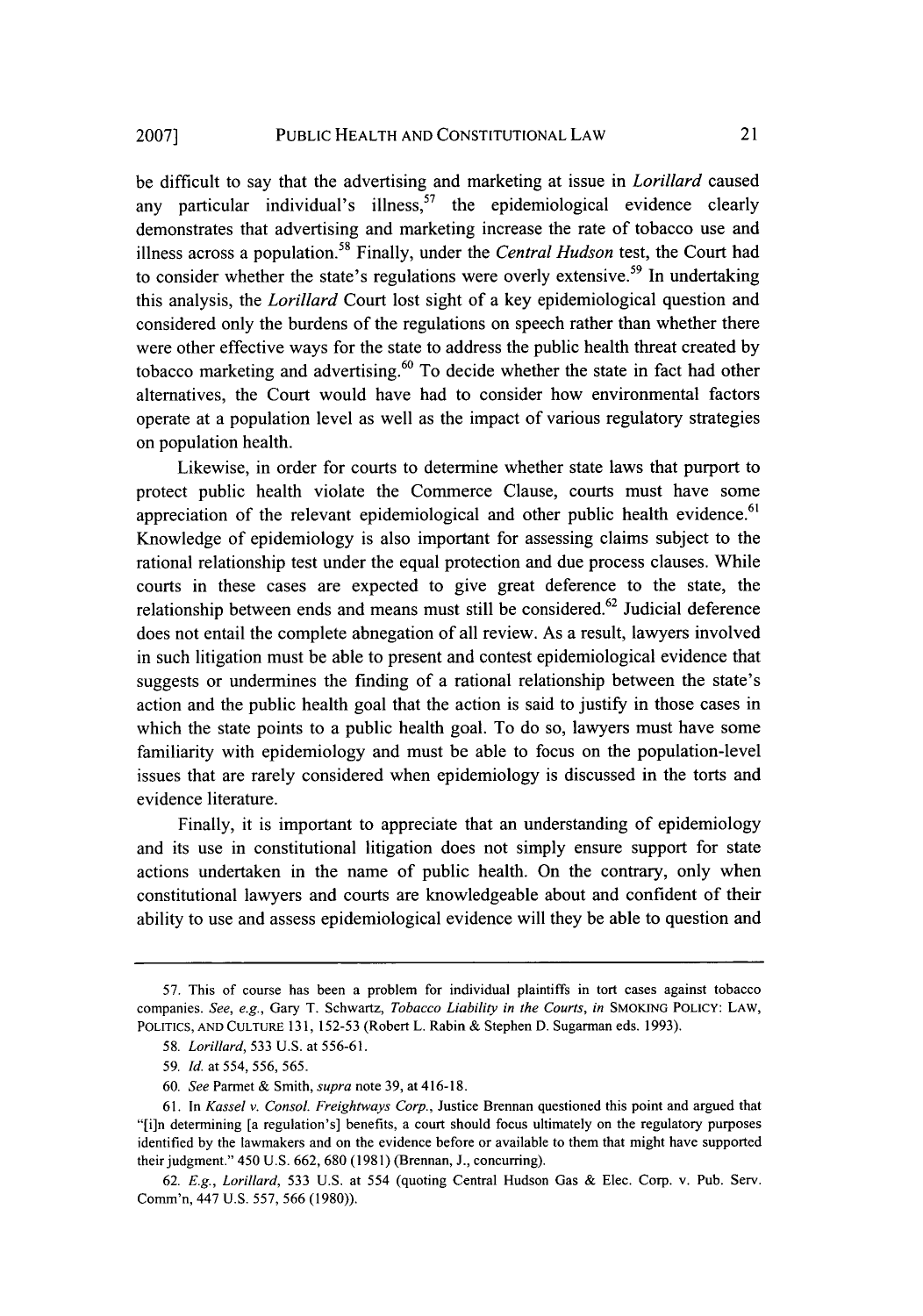limit state actions taken in the name of public health. The claim that an intervention is needed in the name of public health is a powerful one, perhaps as compelling as the cry of national security.<sup>63</sup> Only by recognizing when public health is actually at risk, and when a state action does and does not have a plausible foundation in the empirical world, can courts have the confidence to question that claim and limit state actions, such as in the infamous mandatory sterilization upheld in *Buck v. Bell,64* undertaken in the name of public health. Thus, the ability to be knowledgeable and critical consumers of the discipline of public health is necessary, not only to ensure that the law can protect public health, but also to safeguard against abuses undertaken in the name of public health.

#### III. THE INTERDEPENDENCY OF RISK

The third, and perhaps most important, reason why constitutional law should take notice of public health is that it can add insight and an often neglected perspective to our understanding of why we have governments and how they relate to their citizens. At its core, public health demonstrates the interdependency of communities and populations. Public health shows that in a multitude of ways our own well-being depends not only on the genes we were born with and the choices we make, but also on the nature of the communities we inhabit and what happens within them.

This point is easiest to see in the context of communicable diseases. By definition, communicable diseases spread from one person to another<sup>65</sup> and thrive in communities. The risk of any individual contracting a communicable disease depends, to a large degree, upon factors outside that person's own control.<sup>66</sup> For an airborne infectious disease, for which there is no effective vaccination available, the only effective means of reducing an individual's risk of contracting the disease is to work, at a population level, to reduce the community's risk by altering those factors that make the community vulnerable.<sup>67</sup> Hence, when it comes to a highly contagious disease such as pandemic influenza, concerted action is often necessary. In these situations, government action is not simply optional; rather, it is imperative if risks are to be reduced. Moreover, given the capacity of some epidemics to

<sup>63.</sup> City of Newark v. J.S., 652 A.2d 265, 271 (N.J. Super. Ct. Law Div. 1993) ("The claim of 'disease' in a domestic setting has the same kind of power as the claim of 'national security' in matters relating to foreign policy.").

<sup>64. 274</sup> U.S. 200, 207 (1927).

<sup>65.</sup> MOSBY'S DICTIONARY OF MEDICINE, NURSING & HEALTH PROFESSIONS 426 (7th ed. 2006).

<sup>66.</sup> This is not to say that individuals cannot at times take actions to reduce their own risk of an infectious disease. For many infectious diseases, individuals can opt to be vaccinated thereby decreasing their own risk of contracting the disease. However, because vaccinations can create herd immunity, the risk of individuals contracting a vaccine-preventable disease are affected by what others do. For a discussion of this, see Kevin M. Malone & Alan R. Hinman, Vaccination *Mandates: The Public Health Imperative and Individual Rights, in* LAW **IN** PUBLIC HEALTH PRACTICE 262, 262-63 (Richard A. Goodman et al. eds., 2003).

<sup>67.</sup> *Id.* at 264.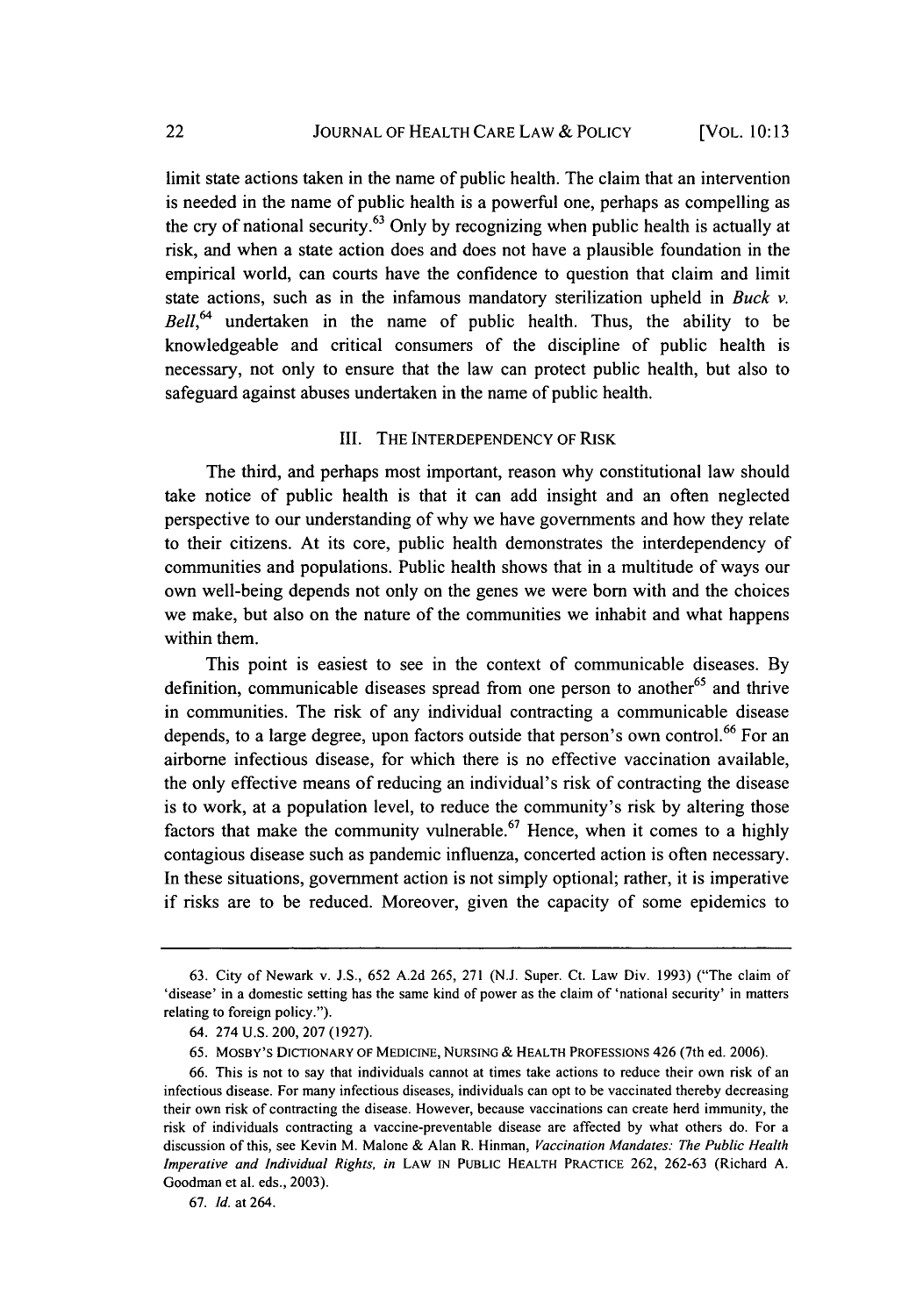destroy and disrupt economic and civil life, risk-reducing interventions are not simply desirable, they may be essential to the survival of community. Thus, by focusing on the issue that gave rise to the field of public health-infectious epidemics-one garners a deeper appreciation for the fact that many government actions taken to promote public health are not merely gratuitous services provided by the welfare state; they are critical, as they have always been, to a state's ability to thrive. As Justice Harlan noted 100 years ago in *Jacobson v. Massachusetts,* in society, liberty depends upon the protection of civil society.<sup>68</sup>

The interdependency of risk and the importance of collective action in reducing risk, however, are not limited to the case of infectious disease. On the contrary, the study of public health and the science of epidemiology demonstrate that rates of chronic disease and injuries are also, significantly, influenced by social and environmental factors that are determined on a population level.<sup>69</sup> Thus, the risk we face of dying of heart disease, or from a motor vehicle accident, may be determined more by factors affecting our communities than by the decisions we make.<sup>70</sup> This again suggests that if we wish to reduce the risks that individuals face, concerted action, often requiring government (i.e., legal) intervention will almost necessarily have an important role to play. As public health theorists have come to understand, law is an essential tool for public health. $71$ 

But how does an appreciation of this factor alter our view of constitutional law? One quick, but I think ultimately unsatisfactory, answer is that the interdependency of risk demonstrated by epidemiology argues for the need for constitutional law to give less weight to "individual rights" and more leeway for government actions taken in the name of public health.<sup>72</sup> Certainly the Supreme Court's seminal public health law case, *Jacobson,* which upheld a Cambridge, Massachusetts ordinance requiring individuals to be vaccinated for smallpox during a smallpox epidemic, $^{73}$  can be cited for such a proposition. Clearly public health can lend support for the claim that the fates of individuals are joined and that individual rights should not be read to trump the collective well-being.

<sup>68. 197</sup> U.S. 11, 26 (1905).

<sup>69.</sup> YOUNG, *supra* note 44, at 120-25.

<sup>70.</sup> See GEOFFREY ROSE, THE STRATEGY OF PREVENTIVE MEDICINE 22 (1992) (noting that few individuals feel that risks that have not materialized in an individual's own experience need to be taken seriously).

<sup>71.</sup> George A. Mensah et al., *Law as a Tool for Preventing Chronic Diseases: Expanding the Spectrum of Effective Public Health Strategies, I* PREVENTING CHRONIC DISEASES: PUB. HEALTH RES., PRAC., & POL'Y 1, 2 (2004), http://www.cdc.gov/pcd/issues/2004/jan/pdf/03-0033.pdf ("Laws can play pivotal roles in the elimination of disparities in access to and delivery of quality health care. In addition, appropriate laws undergird the broader mission of state and local public health agencies in assessing the burden of chronic diseases, setting priorities, allocating resources, and delivering health services.").

<sup>72.</sup> Lawrence **0.** Gostin, *Dunwoody Distinguished Lecture in Law: When Terrorism Threatens Health: How Far Are Limitations on Personal and Economic Liberties Justified?,* 55 FLA. L. REV. 1105, 1140-41 (2003).

<sup>73.</sup> *Jacobson,* 197 U.S. at 39.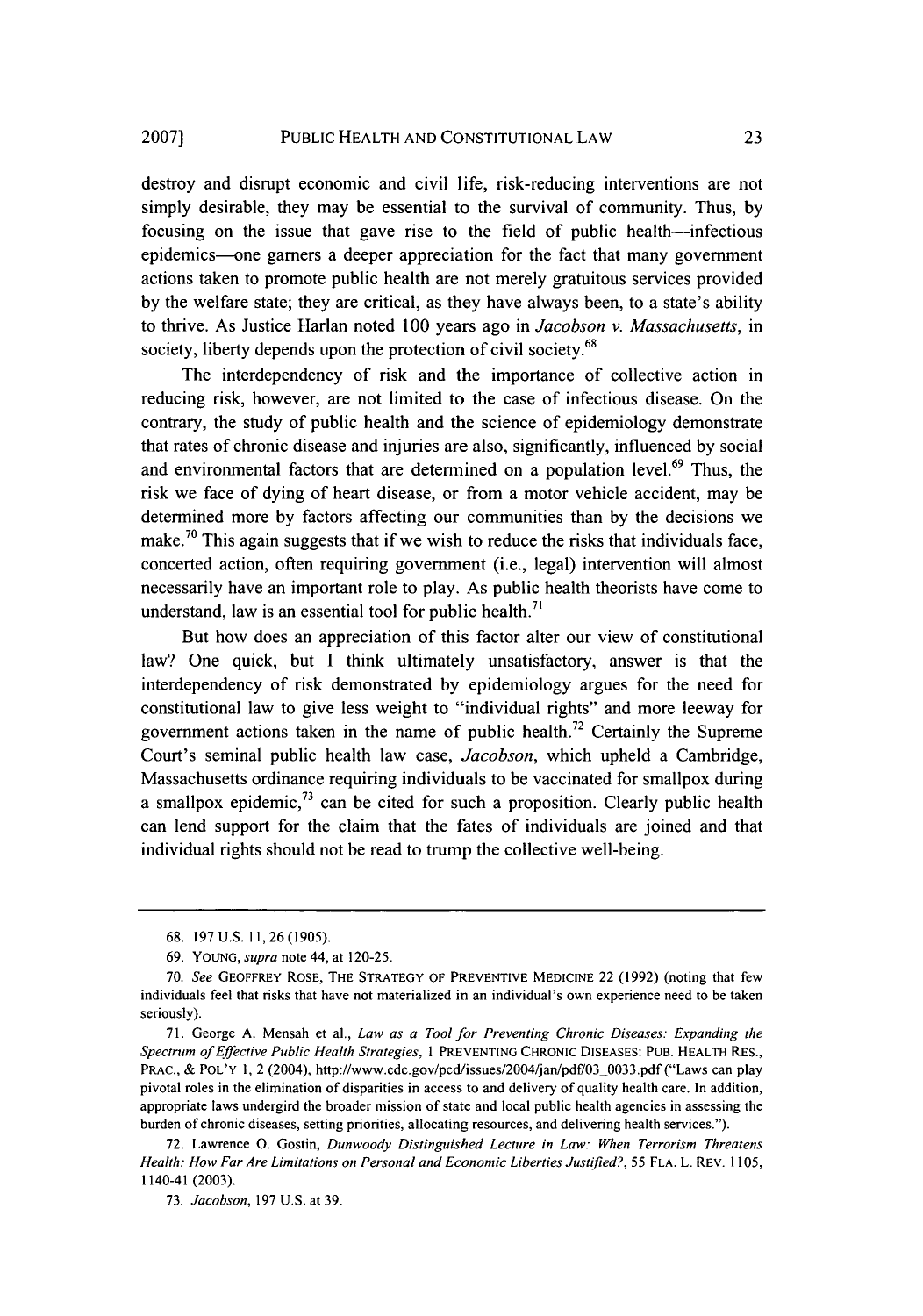But there is another way to interpret the tale told by public health about the relationship of individuals and their community. This approach deemphasizes the potential clash of interests between individuals and "the common good," and points, instead, to the joint or interdependent fate of individuals within a community. Hence, many public health writers have shown how conditions that harm some in a community, for example, cultural patterns that prevent women from having a say regarding their sexual activities, threaten others.<sup>74</sup> Likewise, focusing on the phenomenon of "emerging infections" can lead to an appreciation of how the neglect of economic and environmental resources in the developing world can bring harm not only to the people in those nations, but to everyone in the global community.<sup>75</sup> From this perspective, the lessons for constitutional law are not necessarily that individual rights need to be overridden in the name of public health, or that individuals stand in opposition to public health, but that respect for individual rights may, at least at times, be a necessary prerequisite for improving public health.76 Moreover, this perspective suggests that the critical deficiencies in constitutional law today are not its overemphasis of rights, but the shallowness of those rights and the fact that constitutional doctrine generally fails to appreciate the complimentary nature of individual rights and public health.<sup>77</sup>

My goal is not to debate these two different positions, nor even to develop either fully. Rather, I present these positions merely to suggest that public health can offer insight and a focus into some of the critical issues of constitutional law. By understanding the teachings of public health and the ways in which our fates are and are not joined together, and what interventions we can and cannot do successfully, we can begin to add to our understanding about why we have governments, what actions they can and cannot do well, and what role individual rights can play in our well being.

#### **CONCLUSION**

Constitutional law, at its core, provides a system for understanding, debating, and organizing governments and their relationship to those they govern. These are vast and weighty subjects, influenced necessarily not only by the Constitution's text and framing, but also by its history, the nation's culture, economy, wars, and fears, as well as the structure and imperatives of constitutional law itself. I do not claim that public health holds the key to constitutional law, nor that public health should dominate constitutional discourse. Public health can never provide *the* answer to constitutional law. Nevertheless, recognition of public health's role in

<sup>74.</sup> Jonathan M. Mann, *Medicine and Public Health, Ethics and Human Rights, in* ETHICAL HEALTH CARE 583, 588 (Patricia Illingworth & Wendy E. Parmet eds., 2006).

<sup>75.</sup> LAURIE GARRETT, THE COMING PLAGUE: NEWLY EMERGING DISEASES IN A WORLD OUT OF BALANCE 8-11(1994).

<sup>76.</sup> *ld.* at 11.

*<sup>77.</sup>* **ld.**